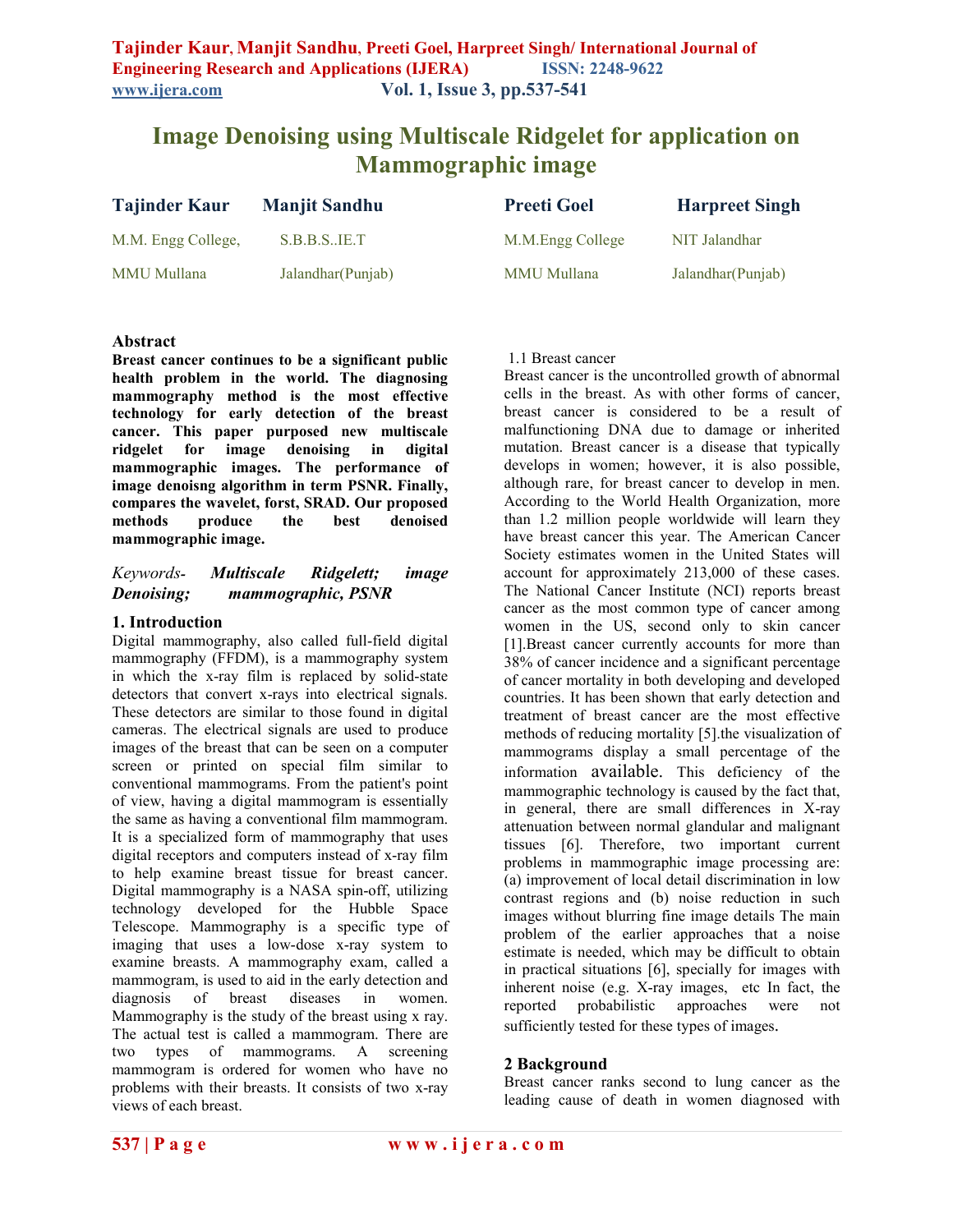# **Tajinder Kaur, Manjit Sandhu, Preeti Goel, Harpreet Singh/ International Journal of Engineering Research and Applications (IJERA) www.ijera.com Vol. 1, Issue 3, pp.537-541**

cancer in the US. About 41,000 women in the US are expected to die from the disease in 2006.[2] The number of cases of women with breast cancer has been Increasing. In 2005, 211,240 women in the US were diagnosed with breast cancer, Compared to  $\sim$ 7,522 women in 1975, which comes out to an average increase of about 0.4% per year. However, over the last decade, due to increased awareness, screening, and improved treatments, the number of deaths due to breast cancer has been decreasing overall.[3] Figure 1.1 shows death rates due to breast cancer in comparison to other types of cancer over the last seven decades.



Figure 1: Age-adjusted cancer death rates of women in the US between 1930-2002.Overall, deaths due to breast cancer have been declining since 1990 yet it remains the second leading killer of women diagnosed with cancer in the US.

# **3. The Pre-Processing state**

There mainly two domain is used to remove the noise from image is below

- 1. Spatial Domain
- 2. Transform Domain
	- a) Spatial Domain: These techniques are based on gray level mappings, where the type of mapping criterion chosen for enhancement .there are no. of filters that are used in spatial domain given as in spatial domain there are many filters used like Lee, forst, SRAD etc. discussed in detail below

3.1 Lee filter: Lee filter form an output image by computing a linear combination of the center pixel intensity in a filter window with the average intensity of the window. So, the filter achieves a balance straightforward averaging (in homogeneous) and the identify filter (where edges and points features exist). This balance depends on the coefficient of variation inside the moving window [7].

3.2 Frost filter**:** The Frost filter also strikes a balance between averaging and the all-pass filter. In this case, the balance is achieved by forming an exponentially shaped filter kernel that can vary from a basic average filter to an identity filter on a point wise, adaptive basis. Again, the response of the filter varies locally with the coefficient of variation. In case of low coefficient of variation, the filter is more average-like, and in cases of high coefficient of Variation, the filter attempts to preserve sharp features by not averaging [8].

3.3 Speckle reducing anisotropic Diffusion (SRAD):

The anisotropic diffusion technique is an extension of conventional Lee filter to suppress the speckle while preserving the edges. In this sense, the application of this extended version is applied for smoothing the medical ultrasound images in which signal-dependent, spatially correlated multiplicative noise is present

b)Transform Domain:In transform domain we will divided image into two parts high pass and low pass.there are number of transform used like wavelet, curvelet, ridgelet transform. These transform discussed below.

# 3.4 Wavelet based Image denoising

Wavelets are basically mathematical functions which break up the data into different frequency components, and then we study each component with a resolution matched to its scale [19]. Wavelets are the better technique to handle the different type of noises which is present in an image [11].Wavelets, although good at representing point discontinuities, are not good at representing edge discontinuities A comparative study between wavelet coefficient shrinkage filter and several standard speckle filters that are being largely used for speckle noise suppression which shows that the wavelet-based approach is deployed among the best for speckle removal [9] [10]. The wavelet decomposition of an image is done as follows: In the first level of decomposition, the image is split into 4subbands, namely the HH, HL, LH and LL sub bands as shown in Figure 2. The HH sub band gives the diagonal details of the image; the HL sub band gives the horizontal features while the LH subband represents the vertical structures[12][13]. The LL subband is the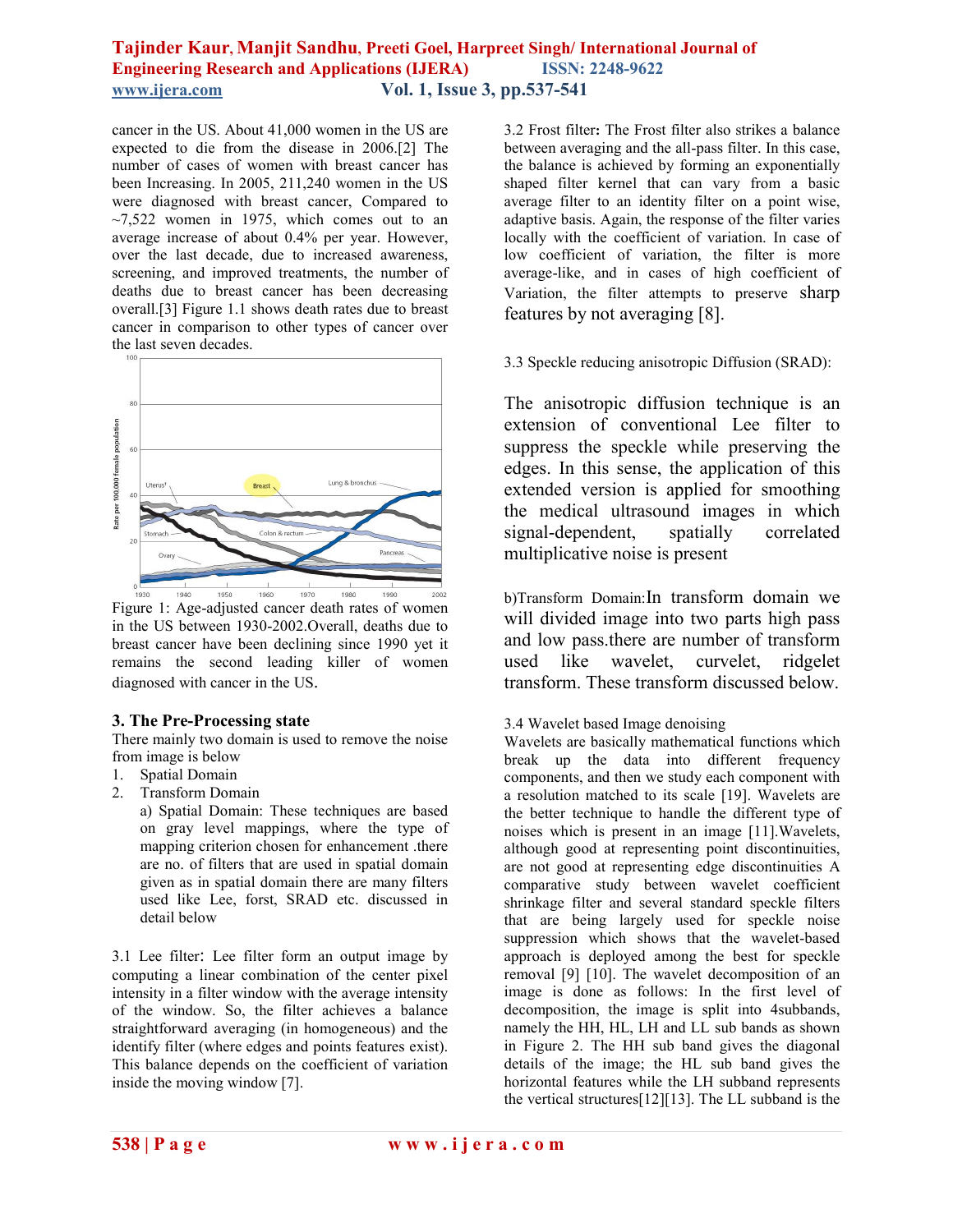# **Tajinder Kaur, Manjit Sandhu, Preeti Goel, Harpreet Singh/ International Journal of Engineering Research and Applications (IJERA) ISSN: 2248-9622 www.ijera.com Vol. 1, Issue 3, pp.537-541**

low resolution residual consisting of low frequency components and it is this subband which is further split at higher levels of decomposition [14].

3.4.1 Wavelets based noise thresholding algorithm All the wavelet filters use wavelet thresholding operation for de-noising [17]-[20]-[21]. The basic Procedure for all thresholding method is as follows:

• Calculate the DWT of the image.

•Threshold the wavelet coefficients.(Threshold may be universal or sub band adaptive)

• Compute the IDWT to get the denoised estimate.

• There are two thresholding functions frequently used, i.e. a hard threshold, a soft threshold.

| LLЗ | шз          |                 |     |
|-----|-------------|-----------------|-----|
|     | $LH3$ $HH3$ | HL2             |     |
| LH2 |             | HH <sub>2</sub> | LH1 |
|     |             |                 |     |
|     |             |                 |     |
| LH1 |             |                 | HH1 |
|     |             |                 |     |
|     |             |                 |     |

Figure 2: Decomposition of image

### 3.5 Ridgelet Transform (RT)

#### 3.5.1 Radon Transform

The Radon transform of an object *f* is the collection of line integrals indexed by  $(\theta, t) \in [0, 2\pi) \times R$   $(\theta, t) \in [0, 2\pi)$  *X* Rgiven by

$$
Rf(\theta, t) = \int f(x_1, x_2) \delta(x_1 \cos \theta + x_2 \sin \theta - t) dx_1 dx_2 \tag{1}
$$

where  $\delta$  is the Dirac distribution. The ridgelet coefficients  $CRT_f(a, b, \theta)$  *CRT<sub>f</sub>*  $(a, b, \theta)$  of an object *f* are given by analysis of the Radon transform via  $CRT_f(a, b, \theta) = \int Rf(\theta, t) a^{-1/2} \psi((t - b)/a) dt$  (2)

Basic algorithm for discrete radon transform is as follows

- 1. Compute the two-dimensional Fast Fourier Transform (FFT) of function *f.*
- 2. Using an interpolation scheme, substitute the sampled values of the Fourier transform obtained on the square lattice with sampled values of  $\hat{f}$   $\hat{f}$  on a polar lattice: that is, on a

lattice where the points fall on lines through the origin.

Compute the one-dimensional Inverse Fast Fourier Transform (IFFT) on each line; i.e., for each value of the angular parameter.

#### 3.5.2 Multiscale Ridgelet Transform (MRT)

Multiscale ridgelets based on the ridgelet transform combined with a spatial bandpass filtering operation to isolate different scales as shown in [19].

#### *Algorithm:*

- 1. Apply the `a trous algorithm with *J* scales [24].
- 2. Apply the radon transform on detail subbands of *J* scales.
- 3. Calculate ridgelet coefficients by applying 1-D wavelet transform on radon coefficients.

Get the multiscale riglet coefficients for *J* scales.



Fig. 3: Flowchart of Discrete ridgelet transform.

#### 3.6 Image Denoising

3.6.1 Denoising by Hard Thresholding

Suppose that one is given noisy data of the form:

 $\overline{I}(x, y) = I(x, y) + \sigma Z(x, y)$  (3) Where  $Z(x,y)$  is unit-variance and zero-mean Gaussian noise. Denoising a way to recover  $I(x,y)$ from the noisy image  $\overline{I}(x, y)$  as proper as possible. Rayudu et al. [18] have proposed the hard thresholds for Ultrasound image denoising as shown below: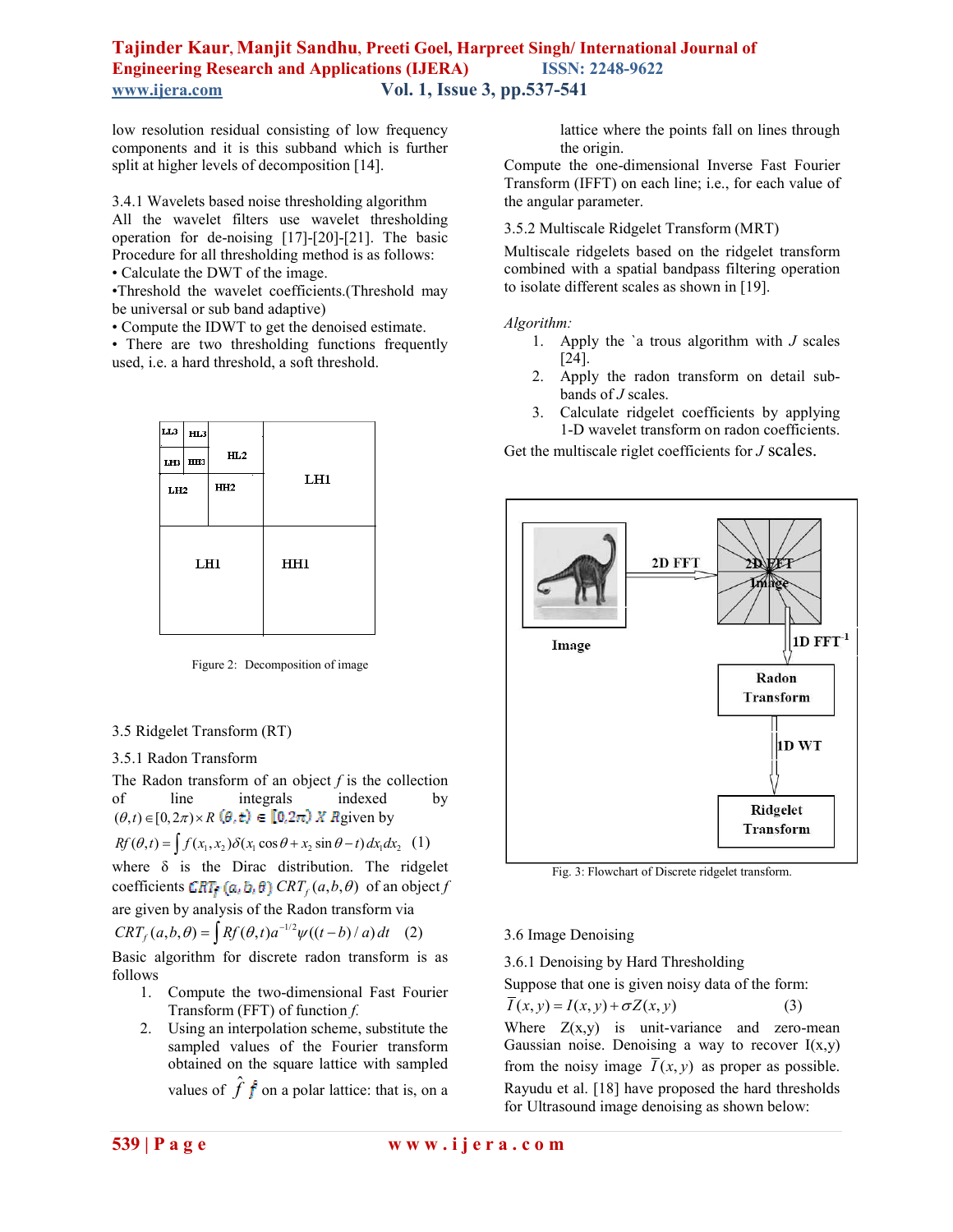# **Tajinder Kaur, Manjit Sandhu, Preeti Goel, Harpreet Singh/ International Journal of Engineering Research and Applications (IJERA) ISSN: 2248-9622 www.ijera.com Vol. 1, Issue 3, pp.537-541**

Let  $y_{\lambda}$  be the noisy ridgelet coefficients (y = MRT\*I). They used the following hard-thresholding rule for estimating the unknown ridgelet coefficients:

$$
\hat{y}_{\lambda} = y_{\lambda}; \qquad \text{if } |y_{\lambda}|/\sigma \ge k \tilde{\sigma}_{\lambda} \n\hat{y}_{\lambda} = 0 ; \qquad \text{else}
$$
\n(4)

In their experiments, they have chosen a scale dependent value for k;  $k = 4$  for the first scale ( $j = 1$ ) while  $k = 3$  for the others ( $j > 1$ ).

#### *Algorithm:*

- 1. Apply multiscale ridgelet transform to the noisy image and get the scaling coefficients and multiscale ridgelet coefficients.
- 2. Chose the threshold by Eq. (4) and apply thresholding to the multiscale ridgelet coefficients (leave the scaling coefficients alone).
- 3. Reconstruct the scaling coefficients and the multiscale ridgelet coefficients thresholded and get the denoised image.

3.6.2 NeighCoeff Thresholding algorithm

The hard thresholding is ineffective in many examples. Though the NeighCoeff [25] scheme which considers neighboring multiscale ridgelet coefficients to be proposed in this work. In this scheme, the size of neighbor varies with the dependence of the coefficients.

$$
S_{j,k}^{2} = \sum_{n=-N}^{N} MRT_{j,k+n}^{2}; \quad N = N_{0} - j \quad (5)
$$

Here j is the level in curvelet decomposition and  $(2N+1)$  is the size of neighbor. N<sub>0</sub> can be selected according to the size of image and the support of the multiscale ridgelet coefficents:

$$
MRT_{j,k} = \begin{cases} MRT_{j,k} \left(1 - \frac{\alpha \lambda^2}{S_{j,k}^2}\right) & \text{if } S_{j,k}^2 \ge \alpha \lambda^2 \\ 0 & \text{else} \end{cases} (6)
$$

where  $\lambda$  is given by *2logn* and  $\alpha$  is a parameter that adjusts the threshold.

#### **3.6.3 Proposed Denoising Algorithm**

*Algorithm:* 

- 1. Apply multiscale ridgelet transform to the noisy image and get the scaling coefficients and multiscale ridgelet coefficients.
- 2. Chose the threshold by Eq. (5) and (6) and apply thresholding to the multiscale ridgelet coefficients (leave the scaling coefficients alone).

Reconstruct the scaling coefficients and the multiscale ridgelet coefficients thresholded and get the denoised image

#### **4. Experimental Results and Discussions**

We have implemented and tested our purposed method on the mammograms image. Experiments are conducted on various test images by adding two types of noise like speckle and salt&pepper noise. The level of noise variance has also been varied after selecting the type of the noise. The PSNR from various methods are compared in table.

TABLE I DENOISING RESULTS OF VARIOUS METHODS IN TERMS OF PSNR UNDER SPECKLLE NOISE VARIANCE.

| $\sigma$ PSNR                         | 0.02  | 0.04  | 0.06  |
|---------------------------------------|-------|-------|-------|
| Frost                                 | 30.98 | 28.28 | 26.66 |
| <b>SRAD</b>                           | 35.47 | 36.03 | 35.22 |
| Wavelet                               | 29.67 | 29.46 | 29.18 |
| <b>Proposed multiscale</b><br>Ridglet | 38.37 | 37.57 | 36.80 |

TABLE II DENOISING RESULTS OF VARIOUS METHODS IN TERMS OF PSNR UNDER SALT& PEPPER NOISE 0.02 VARIANCE.

| $\sigma$ PSNR                         | 0.02  | 0.04  | 0.06  |
|---------------------------------------|-------|-------|-------|
| Frost                                 | 25.40 | 22.48 | 20.81 |
| <b>SRAD</b>                           | 24.62 | 19.69 | 16.45 |
| Wavelet                               | 29.44 | 28.84 | 28.01 |
| <b>Proposed</b><br>multiscale Ridglet | 37.36 | 34.38 | 31.07 |

### **5. Denoised Results**



Fig 4: Denoised Image

#### **6. Conclusion**

This paper describes new methods for mammographic image preprocessing for noise based on the multiscale ridgelet. Experimental results also